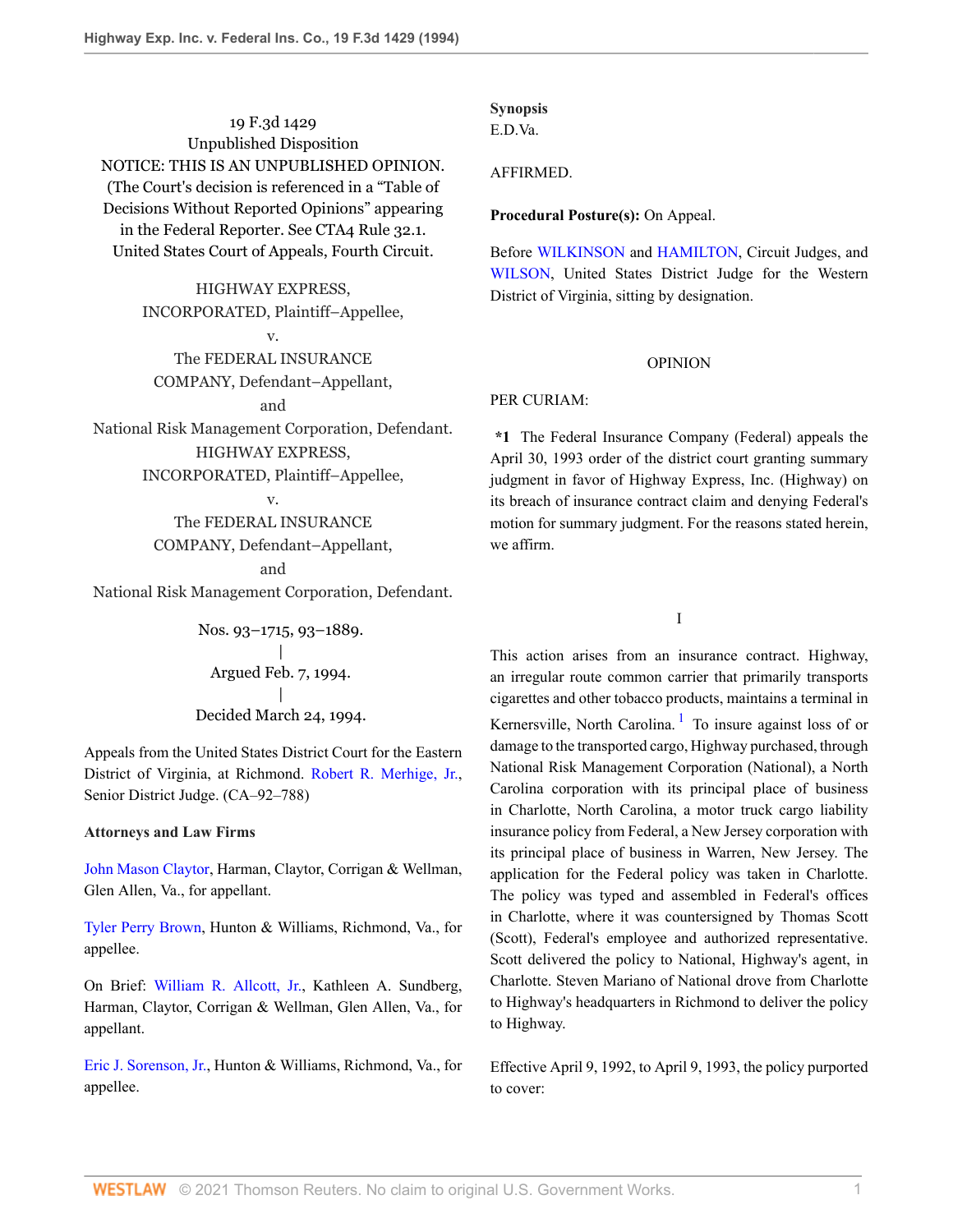the liability of [Highway] as a motor truck carrier for direct physical loss or damage to lawful goods and merchandise, the property of others, shipped under bills-of-lading, shipping receipts, or delivery receipts issued by [Highway], while such goods and merchandise are in the custody of [Highway], or in the custody of connecting carriers, while in due course of transit within the continental limits of the United States and Canada excluding Alaska and Hawaii.

(J.A. 47). Limiting Federal's liability to \$1 million arising from the transportation of cigarettes, Endorsement Number 1 (Endorsement No. 1) also contained an exclusion, which stated:

> It is further agreed that this policy does not cover loss, damage or expense caused by or resulting from theft or attempted theft to an unattended vehicle(s).

(J.A. 49). Endorsement No. 1 was an addendum to the Policy containing language drafted solely by Federal. The Policy does not define the phrase "unattended vehicle."

On September 4, 1992, R.J. Reynolds Tobacco Company (RJR) employees in Winston–Salem, North Carolina loaded into one of Highway's trailers (the Trailer), 1,315 cases of cigarettes to be transported to RJR's facilities in Hartford, Connecticut. The RJR employees secured a wire cable to the latch of the Trailer door to prevent theft. After being loaded, the Trailer was taken to Highway's Kernersville, North Carolina, terminal yard; the tractor and the Trailer arrived around 1:30 a.m. on Saturday, September 5.

At the Kernersville terminal, Highway's local driver took several security precautions. First, the Trailer was placed back-to-back with another trailer loaded with RJR cigarettes. Second, the tractor was disengaged from the Trailer and

<span id="page-1-0"></span>moved to another part of the yard. Third, a kingpin lock  $2$  was placed on the Trailer. Finally, the driver left the terminal and locked it by combination padlock.

**\*2** The Kernersville terminal is well-lighted. A six and onehalf foot chain link fence topped by three strands of barbed wire surrounds the terminal. The terminal is located in an active neighborhood, and its yard is visible from outside the terminal. The Kernersville Police Department is located one block away, and, at the terminal manager's request, the Police Department checked the terminal on nights and weekends. Prior to the weekend of September 5–7, 1992, Highway had not experienced any thefts or vandalism at the Kernersville terminal.

Between 9:30 p.m. on September 5 and 1:00 p.m. on September 6, the Trailer full of cigarettes and a Highway tractor were stolen from the terminal. Neither the tractor, the Trailer, nor the cigarettes have been located.

On October 1, 1992, after Highway made demand for coverage under the policy, Federal denied coverage of the claim. Federal stated that the cigarettes were stolen from an "unattended vehicle," so that Endorsement No. 1 excluded the theft from coverage. On November 23, 1992, Highway paid RJR the market value of the cigarettes—\$870,250.20.

On December 4, 1992, Highway filed suit in the United States District Court for the Eastern District of Virginia against Federal and National, alleging, *inter alia,* that Federal had breached its insurance contract with Highway and that, as a result, Highway had sustained damages in the amount of  $$870,250.20$ .<sup>[3](#page-6-2)</sup> Jurisdiction in this dispute was based upon diversity of citizenship pursuant to [28 U.S.C. § 1332.](http://www.westlaw.com/Link/Document/FullText?findType=L&pubNum=1000546&cite=28USCAS1332&originatingDoc=I87cdcacc970211d993e6d35cc61aab4a&refType=LQ&originationContext=document&vr=3.0&rs=cblt1.0&transitionType=DocumentItem&contextData=(sc.DocLink))

<span id="page-1-1"></span>Count One of the complaint was against Federal and alleged breach of contract. Under this count, Highway sought a judgment against Federal for the amount Highway paid to RJR. Counts Two, Three, and Four were against National and asserted claims of breach of contract, negligence, and negligent misrepresentation, if it was determined that no coverage was provided for the loss under the policy. [4](#page-6-3)

<span id="page-1-2"></span>In the district court, Highway and Federal filed cross motions for summary judgment with respect to Count One of the complaint. On April 30, 1993, the district court entered an Order and Memorandum Opinion granting Highway's motion for summary judgment on Count One, denying Federal's motion for summary judgment on Count One, and dismissing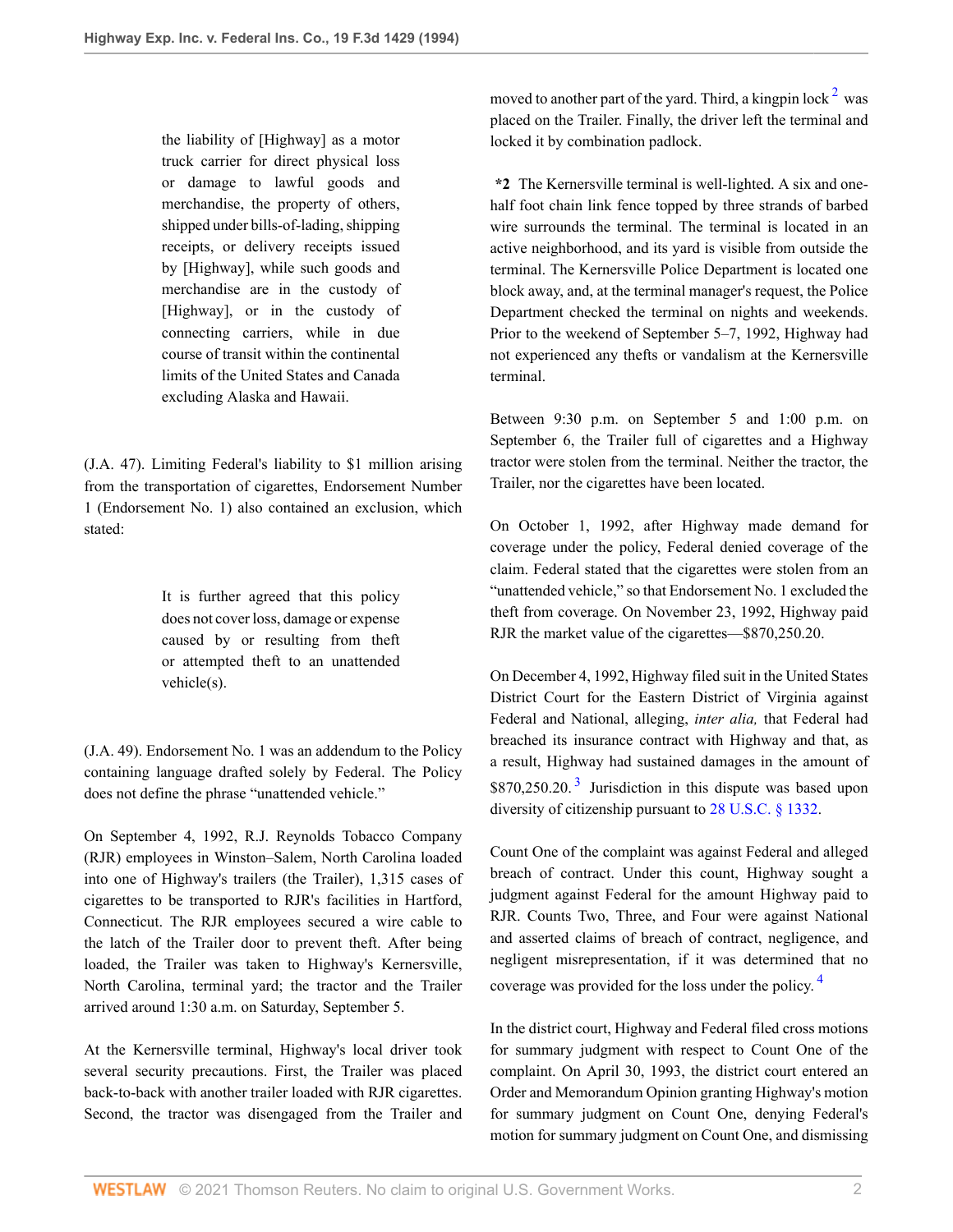as moot the cross motions for summary judgment on Counts Two, Three, and Four filed by Highway and National.

The main issue before the district court was whether the phrase "unattended vehicle" contained in an exclusion in the policy was unambiguous. Finding that the result would be the same under either North Carolina or Virginia law, the district court first reasoned that determination of the choice of law issue—which state's law would apply to the interpretation of the policy—was unnecessary.

Next, the district court addressed the threshold question of whether the phrase "unattended vehicle" was an ambiguous term. The district court pointed out that, under both Virginia and North Carolina law, words in an insurance policy are given their ordinary, usual, and commonly accepted meaning when they are susceptible to such construction. The district court observed that a court looks to the policy itself to construe the terms. Examining Webster's New World Dictionary, the district court determined that "unattended" could mean "neglected or ignored" or "not attended or waited on" or "unaccompanied." The district court also noted that case law interpreted "unattended" differently. Therefore, the district court concluded that the phrase "unattended vehicle" in the policy exclusion was ambiguous. Finally, because the language in the exclusion was ambiguous, the district court interpreted the ambiguity strongly against the insurer. Consequently, the exclusion was found to be ineffective.

**\*3** Federal filed a timely notice of appeal from the district court's order of April 30, 1993.

#### II

The standard of appellate review for the granting or denial of summary judgment is *de novo.* Thus, the court of appeals uses the same standard as the district court. A moving party is entitled to summary judgment "if the pleadings, depositions, answers to interrogatories, and admissions on file, together with the affidavits, if any, show that there is no genuine issue as to material fact and that the moving party is entitled to judgment as a matter of law." [Fed.R.Civ.P. 56\(c\)](http://www.westlaw.com/Link/Document/FullText?findType=L&pubNum=1004365&cite=USFRCPR56&originatingDoc=I87cdcacc970211d993e6d35cc61aab4a&refType=LQ&originationContext=document&vr=3.0&rs=cblt1.0&transitionType=DocumentItem&contextData=(sc.DocLink)). *See [Charbonnages de France v. Smith,](http://www.westlaw.com/Link/Document/FullText?findType=Y&serNum=1979112736&pubNum=350&originatingDoc=I87cdcacc970211d993e6d35cc61aab4a&refType=RP&originationContext=document&vr=3.0&rs=cblt1.0&transitionType=DocumentItem&contextData=(sc.DocLink))* 597 F.2d 406 (4th [Cir.1979\)](http://www.westlaw.com/Link/Document/FullText?findType=Y&serNum=1979112736&pubNum=350&originatingDoc=I87cdcacc970211d993e6d35cc61aab4a&refType=RP&originationContext=document&vr=3.0&rs=cblt1.0&transitionType=DocumentItem&contextData=(sc.DocLink)).

A genuine issue exists "if the evidence is such that a reasonable jury could return a verdict for the nonmoving party." *[Anderson v. Liberty Lobby, Inc.,](http://www.westlaw.com/Link/Document/FullText?findType=Y&serNum=1986132674&pubNum=780&originatingDoc=I87cdcacc970211d993e6d35cc61aab4a&refType=RP&fi=co_pp_sp_780_248&originationContext=document&vr=3.0&rs=cblt1.0&transitionType=DocumentItem&contextData=(sc.DocLink)#co_pp_sp_780_248)* 477 U.S. 242, 248 [\(1986\).](http://www.westlaw.com/Link/Document/FullText?findType=Y&serNum=1986132674&pubNum=780&originatingDoc=I87cdcacc970211d993e6d35cc61aab4a&refType=RP&fi=co_pp_sp_780_248&originationContext=document&vr=3.0&rs=cblt1.0&transitionType=DocumentItem&contextData=(sc.DocLink)#co_pp_sp_780_248) In considering a motion for summary judgment, the court is required to view the facts and draw reasonable inferences in a light most favorable to the nonmoving party. *Id.* [at 255.](http://www.westlaw.com/Link/Document/FullText?findType=Y&serNum=1986132674&originatingDoc=I87cdcacc970211d993e6d35cc61aab4a&refType=RP&originationContext=document&vr=3.0&rs=cblt1.0&transitionType=DocumentItem&contextData=(sc.DocLink)) The plaintiff is entitled to have the credibility of all its evidence presumed. *[Miller v. Leathers,](http://www.westlaw.com/Link/Document/FullText?findType=Y&serNum=1990132538&pubNum=350&originatingDoc=I87cdcacc970211d993e6d35cc61aab4a&refType=RP&fi=co_pp_sp_350_1087&originationContext=document&vr=3.0&rs=cblt1.0&transitionType=DocumentItem&contextData=(sc.DocLink)#co_pp_sp_350_1087)* 913 F.2d 1085, [1087 \(4th Cir.1990\),](http://www.westlaw.com/Link/Document/FullText?findType=Y&serNum=1990132538&pubNum=350&originatingDoc=I87cdcacc970211d993e6d35cc61aab4a&refType=RP&fi=co_pp_sp_350_1087&originationContext=document&vr=3.0&rs=cblt1.0&transitionType=DocumentItem&contextData=(sc.DocLink)#co_pp_sp_350_1087) *cert. denied,* [111 S.Ct. 1018 \(1991\).](http://www.westlaw.com/Link/Document/FullText?findType=Y&serNum=1991024178&pubNum=708&originatingDoc=I87cdcacc970211d993e6d35cc61aab4a&refType=RP&originationContext=document&vr=3.0&rs=cblt1.0&transitionType=DocumentItem&contextData=(sc.DocLink)) The party seeking summary judgment has the initial burden to show absence of evidence to support the nonmoving party's case. *Celotex Corp. v. Catrett,* [477 U.S. 317, 325 \(1986\)](http://www.westlaw.com/Link/Document/FullText?findType=Y&serNum=1986132677&pubNum=780&originatingDoc=I87cdcacc970211d993e6d35cc61aab4a&refType=RP&fi=co_pp_sp_780_325&originationContext=document&vr=3.0&rs=cblt1.0&transitionType=DocumentItem&contextData=(sc.DocLink)#co_pp_sp_780_325). The opposing party must demonstrate that a triable issue of fact exists; it may not rest upon mere allegations or denials. *Anderson,* [477 U.S. at 248.](http://www.westlaw.com/Link/Document/FullText?findType=Y&serNum=1986132674&pubNum=780&originatingDoc=I87cdcacc970211d993e6d35cc61aab4a&refType=RP&fi=co_pp_sp_780_248&originationContext=document&vr=3.0&rs=cblt1.0&transitionType=DocumentItem&contextData=(sc.DocLink)#co_pp_sp_780_248) A mere scintilla of evidence supporting the case is insufficient. *Id.*

#### <span id="page-2-0"></span>III

In an action based upon diversity of citizenship, such as the instant case, the relevant state law controls. *[Erie Railroad Co.](http://www.westlaw.com/Link/Document/FullText?findType=Y&serNum=1938121079&pubNum=780&originatingDoc=I87cdcacc970211d993e6d35cc61aab4a&refType=RP&originationContext=document&vr=3.0&rs=cblt1.0&transitionType=DocumentItem&contextData=(sc.DocLink)) v. Tompkins,* [304 U.S. 64 \(1930\).](http://www.westlaw.com/Link/Document/FullText?findType=Y&serNum=1938121079&pubNum=780&originatingDoc=I87cdcacc970211d993e6d35cc61aab4a&refType=RP&originationContext=document&vr=3.0&rs=cblt1.0&transitionType=DocumentItem&contextData=(sc.DocLink)) Under *Erie,* the district court applies the law of the forum state, including its choice of law rules. *[Klaxon Co. v. Stentor Elec. Mfg. Co., Inc.,](http://www.westlaw.com/Link/Document/FullText?findType=Y&serNum=1941124504&pubNum=780&originatingDoc=I87cdcacc970211d993e6d35cc61aab4a&refType=RP&originationContext=document&vr=3.0&rs=cblt1.0&transitionType=DocumentItem&contextData=(sc.DocLink))* 313 U.S. 487 [\(1941\).](http://www.westlaw.com/Link/Document/FullText?findType=Y&serNum=1941124504&pubNum=780&originatingDoc=I87cdcacc970211d993e6d35cc61aab4a&refType=RP&originationContext=document&vr=3.0&rs=cblt1.0&transitionType=DocumentItem&contextData=(sc.DocLink))

Under Virginia case law, an insurance contract is construed according to the law of the state where it is delivered.<sup>[5](#page-6-4)</sup> *[Hardware Mut. Casualty Co. v. Wendlinger,](http://www.westlaw.com/Link/Document/FullText?findType=Y&serNum=1945114785&pubNum=350&originatingDoc=I87cdcacc970211d993e6d35cc61aab4a&refType=RP&fi=co_pp_sp_350_989&originationContext=document&vr=3.0&rs=cblt1.0&transitionType=DocumentItem&contextData=(sc.DocLink)#co_pp_sp_350_989)* 146 F.2d 984, 989 [\(4th Cir.1944\);](http://www.westlaw.com/Link/Document/FullText?findType=Y&serNum=1945114785&pubNum=350&originatingDoc=I87cdcacc970211d993e6d35cc61aab4a&refType=RP&fi=co_pp_sp_350_989&originationContext=document&vr=3.0&rs=cblt1.0&transitionType=DocumentItem&contextData=(sc.DocLink)#co_pp_sp_350_989) *[Woodson v. Celina Mut. Ins. Co.,](http://www.westlaw.com/Link/Document/FullText?findType=Y&serNum=1970135966&pubNum=711&originatingDoc=I87cdcacc970211d993e6d35cc61aab4a&refType=RP&fi=co_pp_sp_711_613&originationContext=document&vr=3.0&rs=cblt1.0&transitionType=DocumentItem&contextData=(sc.DocLink)#co_pp_sp_711_613)* 177 S.E.2d [610, 613 \(Va.1970\)](http://www.westlaw.com/Link/Document/FullText?findType=Y&serNum=1970135966&pubNum=711&originatingDoc=I87cdcacc970211d993e6d35cc61aab4a&refType=RP&fi=co_pp_sp_711_613&originationContext=document&vr=3.0&rs=cblt1.0&transitionType=DocumentItem&contextData=(sc.DocLink)#co_pp_sp_711_613). "Delivered" has been interpreted to mean "the place where the last act necessary to give a contract validity" took place. *[Brand Distrib., Inc. v. Ins. Co. of N. Am.,](http://www.westlaw.com/Link/Document/FullText?findType=Y&serNum=1974108645&pubNum=345&originatingDoc=I87cdcacc970211d993e6d35cc61aab4a&refType=RP&fi=co_pp_sp_345_1089&originationContext=document&vr=3.0&rs=cblt1.0&transitionType=DocumentItem&contextData=(sc.DocLink)#co_pp_sp_345_1089)* [400 F.Supp. 1085, 1089 \(E.D. Va.1974\),](http://www.westlaw.com/Link/Document/FullText?findType=Y&serNum=1974108645&pubNum=345&originatingDoc=I87cdcacc970211d993e6d35cc61aab4a&refType=RP&fi=co_pp_sp_345_1089&originationContext=document&vr=3.0&rs=cblt1.0&transitionType=DocumentItem&contextData=(sc.DocLink)#co_pp_sp_345_1089) *rev'd and remanded on other grounds,* [532 F.2d 352 \(4th Cir.1976\).](http://www.westlaw.com/Link/Document/FullText?findType=Y&serNum=1976145695&pubNum=350&originatingDoc=I87cdcacc970211d993e6d35cc61aab4a&refType=RP&originationContext=document&vr=3.0&rs=cblt1.0&transitionType=DocumentItem&contextData=(sc.DocLink))

<span id="page-2-1"></span>Federal argues that the contract was delivered in North Carolina so that North Carolina law should control. Specifically, Federal contends that National was the agent of Highway<sup>[6](#page-6-5)</sup> so that when National took the signed policy from Federal in North Carolina, delivery was complete. On the other hand, Highway asserts that [Section 38.2–1801 of](http://www.westlaw.com/Link/Document/FullText?findType=L&pubNum=1000040&cite=VASTS38.2-1801&originatingDoc=I87cdcacc970211d993e6d35cc61aab4a&refType=LQ&originationContext=document&vr=3.0&rs=cblt1.0&transitionType=DocumentItem&contextData=(sc.DocLink)) [the Virginia Code](http://www.westlaw.com/Link/Document/FullText?findType=L&pubNum=1000040&cite=VASTS38.2-1801&originatingDoc=I87cdcacc970211d993e6d35cc61aab4a&refType=LQ&originationContext=document&vr=3.0&rs=cblt1.0&transitionType=DocumentItem&contextData=(sc.DocLink)) prohibits National from being considered the agent of Highway in an insurance dispute. That statute provides in pertinent part:

> **\*4** (a)A licensed agent shall be held to be the agent of the insurer that issued the insurance solicited by or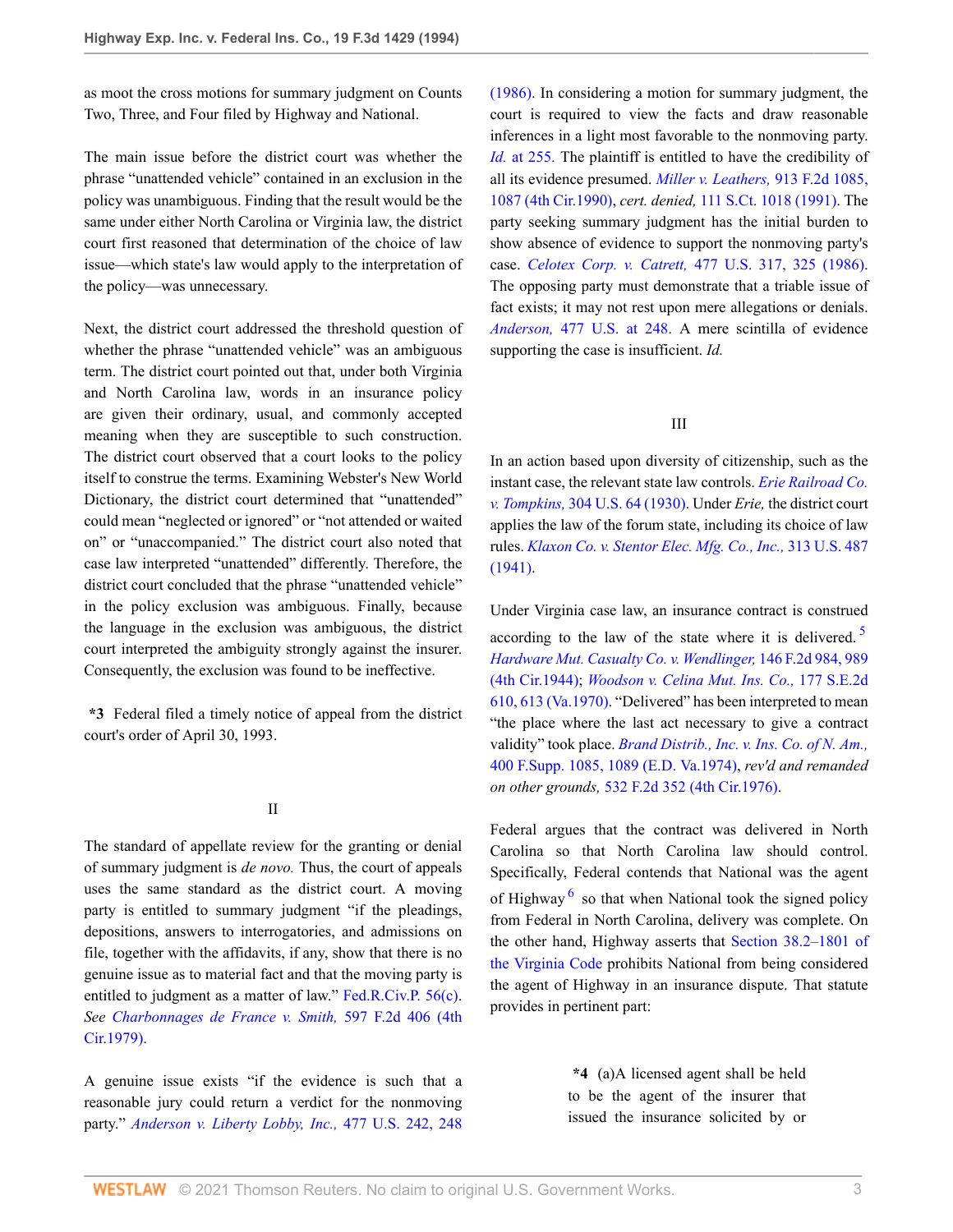applied for through such agent in any controversy between the insured or his beneficiary and the insurer.

Because National personally delivered the policy to Highway at its Richmond headquarters, Highway contends that delivery was effected in Virginia.

Fortunately, we need not resolve the question of which state's law applies. As discussed in Issue IV, *infra,* the relevant language is ambiguous. Both Virginia and North Carolina provide that ambiguous provisions in an insurance contract are read in favor of the insured. In light of the fact that the same result would attain under either Virginia or North Carolina law, we agree with the district court that no resolution of the choice of law issue is necessary.

#### IV

## A

Under either Virginia or North Carolina law, words in an insurance policy are given their ordinary, usual, and commonly accepted meaning where they are susceptible to such construction. *[Anderson v. Allstate Insurance Co.,](http://www.westlaw.com/Link/Document/FullText?findType=Y&serNum=1966112637&pubNum=711&originatingDoc=I87cdcacc970211d993e6d35cc61aab4a&refType=RP&originationContext=document&vr=3.0&rs=cblt1.0&transitionType=DocumentItem&contextData=(sc.DocLink))* 145 [S.E.2d 845 \(N.C.1966\);](http://www.westlaw.com/Link/Document/FullText?findType=Y&serNum=1966112637&pubNum=711&originatingDoc=I87cdcacc970211d993e6d35cc61aab4a&refType=RP&originationContext=document&vr=3.0&rs=cblt1.0&transitionType=DocumentItem&contextData=(sc.DocLink)) *[Graphic Arts Mut. Ins. Co. v. C.W.](http://www.westlaw.com/Link/Document/FullText?findType=Y&serNum=1990162039&pubNum=711&originatingDoc=I87cdcacc970211d993e6d35cc61aab4a&refType=RP&originationContext=document&vr=3.0&rs=cblt1.0&transitionType=DocumentItem&contextData=(sc.DocLink)) Warthen Co.,* [397 S.E.2d 876 \(Va.1990\)](http://www.westlaw.com/Link/Document/FullText?findType=Y&serNum=1990162039&pubNum=711&originatingDoc=I87cdcacc970211d993e6d35cc61aab4a&refType=RP&originationContext=document&vr=3.0&rs=cblt1.0&transitionType=DocumentItem&contextData=(sc.DocLink)). In determining the ordinary construction of a word, courts often look to dictionary definitions. *See [Guyther v. Nationwide Mut. Fire](http://www.westlaw.com/Link/Document/FullText?findType=Y&serNum=1993084824&pubNum=711&originatingDoc=I87cdcacc970211d993e6d35cc61aab4a&refType=RP&fi=co_pp_sp_711_241&originationContext=document&vr=3.0&rs=cblt1.0&transitionType=DocumentItem&contextData=(sc.DocLink)#co_pp_sp_711_241) Ins. Co.,* [428 S.E.2d 238, 241 \(N.C.App.1993\);](http://www.westlaw.com/Link/Document/FullText?findType=Y&serNum=1993084824&pubNum=711&originatingDoc=I87cdcacc970211d993e6d35cc61aab4a&refType=RP&fi=co_pp_sp_711_241&originationContext=document&vr=3.0&rs=cblt1.0&transitionType=DocumentItem&contextData=(sc.DocLink)#co_pp_sp_711_241) *[Van Sumner,](http://www.westlaw.com/Link/Document/FullText?findType=Y&serNum=1985126834&pubNum=711&originatingDoc=I87cdcacc970211d993e6d35cc61aab4a&refType=RP&fi=co_pp_sp_711_703&originationContext=document&vr=3.0&rs=cblt1.0&transitionType=DocumentItem&contextData=(sc.DocLink)#co_pp_sp_711_703) [Inc. v. Pennsylvania Nat'l Mut. Casualty Ins.,](http://www.westlaw.com/Link/Document/FullText?findType=Y&serNum=1985126834&pubNum=711&originatingDoc=I87cdcacc970211d993e6d35cc61aab4a&refType=RP&fi=co_pp_sp_711_703&originationContext=document&vr=3.0&rs=cblt1.0&transitionType=DocumentItem&contextData=(sc.DocLink)#co_pp_sp_711_703)* 329 S.E.2d 701, [703 \(N.C.App.\),](http://www.westlaw.com/Link/Document/FullText?findType=Y&serNum=1985126834&pubNum=711&originatingDoc=I87cdcacc970211d993e6d35cc61aab4a&refType=RP&fi=co_pp_sp_711_703&originationContext=document&vr=3.0&rs=cblt1.0&transitionType=DocumentItem&contextData=(sc.DocLink)#co_pp_sp_711_703) *disc. rev. denied,* [336 S.E.2d 406 \(N.C.1985\)](http://www.westlaw.com/Link/Document/FullText?findType=Y&serNum=1985255198&pubNum=711&originatingDoc=I87cdcacc970211d993e6d35cc61aab4a&refType=RP&originationContext=document&vr=3.0&rs=cblt1.0&transitionType=DocumentItem&contextData=(sc.DocLink)); *[Hill v. State Farm Mut. Auto. Ins. Co.,](http://www.westlaw.com/Link/Document/FullText?findType=Y&serNum=1989011341&pubNum=711&originatingDoc=I87cdcacc970211d993e6d35cc61aab4a&refType=RP&fi=co_pp_sp_711_729&originationContext=document&vr=3.0&rs=cblt1.0&transitionType=DocumentItem&contextData=(sc.DocLink)#co_pp_sp_711_729)* 375 S.E.2d 727, [729 \(Va.1989\);](http://www.westlaw.com/Link/Document/FullText?findType=Y&serNum=1989011341&pubNum=711&originatingDoc=I87cdcacc970211d993e6d35cc61aab4a&refType=RP&fi=co_pp_sp_711_729&originationContext=document&vr=3.0&rs=cblt1.0&transitionType=DocumentItem&contextData=(sc.DocLink)#co_pp_sp_711_729) *[Ayres v. Harleysville Mut. Casualty Co.,](http://www.westlaw.com/Link/Document/FullText?findType=Y&serNum=1939105322&pubNum=711&originatingDoc=I87cdcacc970211d993e6d35cc61aab4a&refType=RP&fi=co_pp_sp_711_306&originationContext=document&vr=3.0&rs=cblt1.0&transitionType=DocumentItem&contextData=(sc.DocLink)#co_pp_sp_711_306)* 2 [S.E.2d 303, 306 \(Va.1939\)](http://www.westlaw.com/Link/Document/FullText?findType=Y&serNum=1939105322&pubNum=711&originatingDoc=I87cdcacc970211d993e6d35cc61aab4a&refType=RP&fi=co_pp_sp_711_306&originationContext=document&vr=3.0&rs=cblt1.0&transitionType=DocumentItem&contextData=(sc.DocLink)#co_pp_sp_711_306). Otherwise, courts look to the four corners of the policy, without resort to extrinsic evidence, to determine whether a word or phrase is ambiguous. *[Wachovia](http://www.westlaw.com/Link/Document/FullText?findType=Y&serNum=1970134464&pubNum=711&originatingDoc=I87cdcacc970211d993e6d35cc61aab4a&refType=RP&originationContext=document&vr=3.0&rs=cblt1.0&transitionType=DocumentItem&contextData=(sc.DocLink)) [Bank and Trust Co. v. Westchester Fire Ins. Co.,](http://www.westlaw.com/Link/Document/FullText?findType=Y&serNum=1970134464&pubNum=711&originatingDoc=I87cdcacc970211d993e6d35cc61aab4a&refType=RP&originationContext=document&vr=3.0&rs=cblt1.0&transitionType=DocumentItem&contextData=(sc.DocLink))* 172 S.E.2d [518 \(N.C.1969\)](http://www.westlaw.com/Link/Document/FullText?findType=Y&serNum=1970134464&pubNum=711&originatingDoc=I87cdcacc970211d993e6d35cc61aab4a&refType=RP&originationContext=document&vr=3.0&rs=cblt1.0&transitionType=DocumentItem&contextData=(sc.DocLink)); *[Nationwide Mut. Ins. v. Wenger,](http://www.westlaw.com/Link/Document/FullText?findType=Y&serNum=1981126004&pubNum=711&originatingDoc=I87cdcacc970211d993e6d35cc61aab4a&refType=RP&originationContext=document&vr=3.0&rs=cblt1.0&transitionType=DocumentItem&contextData=(sc.DocLink))* 278 S.E.2d [874 \(Va.1981\).](http://www.westlaw.com/Link/Document/FullText?findType=Y&serNum=1981126004&pubNum=711&originatingDoc=I87cdcacc970211d993e6d35cc61aab4a&refType=RP&originationContext=document&vr=3.0&rs=cblt1.0&transitionType=DocumentItem&contextData=(sc.DocLink)) Language in a policy is ambiguous if it is capable of two reasonable constructions. *[Van Sumner,](http://www.westlaw.com/Link/Document/FullText?findType=Y&serNum=1985126834&pubNum=711&originatingDoc=I87cdcacc970211d993e6d35cc61aab4a&refType=RP&fi=co_pp_sp_711_703&originationContext=document&vr=3.0&rs=cblt1.0&transitionType=DocumentItem&contextData=(sc.DocLink)#co_pp_sp_711_703)* 329 [S.E.2d at 703;](http://www.westlaw.com/Link/Document/FullText?findType=Y&serNum=1985126834&pubNum=711&originatingDoc=I87cdcacc970211d993e6d35cc61aab4a&refType=RP&fi=co_pp_sp_711_703&originationContext=document&vr=3.0&rs=cblt1.0&transitionType=DocumentItem&contextData=(sc.DocLink)#co_pp_sp_711_703) *[Caldwell v. Transportation Ins. Co.,](http://www.westlaw.com/Link/Document/FullText?findType=Y&serNum=1988009985&pubNum=711&originatingDoc=I87cdcacc970211d993e6d35cc61aab4a&refType=RP&fi=co_pp_sp_711_3&originationContext=document&vr=3.0&rs=cblt1.0&transitionType=DocumentItem&contextData=(sc.DocLink)#co_pp_sp_711_3)* 364 S.E.2d [1, 3 \(Va.1988\)](http://www.westlaw.com/Link/Document/FullText?findType=Y&serNum=1988009985&pubNum=711&originatingDoc=I87cdcacc970211d993e6d35cc61aab4a&refType=RP&fi=co_pp_sp_711_3&originationContext=document&vr=3.0&rs=cblt1.0&transitionType=DocumentItem&contextData=(sc.DocLink)#co_pp_sp_711_3).

Where the language of the policy is unambiguous, a court must apply the terms of the policy as written. *[Wachovia,](http://www.westlaw.com/Link/Document/FullText?findType=Y&serNum=1970134464&pubNum=711&originatingDoc=I87cdcacc970211d993e6d35cc61aab4a&refType=RP&fi=co_pp_sp_711_518&originationContext=document&vr=3.0&rs=cblt1.0&transitionType=DocumentItem&contextData=(sc.DocLink)#co_pp_sp_711_518)* 172 [S.E.2d at 518;](http://www.westlaw.com/Link/Document/FullText?findType=Y&serNum=1970134464&pubNum=711&originatingDoc=I87cdcacc970211d993e6d35cc61aab4a&refType=RP&fi=co_pp_sp_711_518&originationContext=document&vr=3.0&rs=cblt1.0&transitionType=DocumentItem&contextData=(sc.DocLink)#co_pp_sp_711_518) *[United Serv. Auto Ass'n v. Webb,](http://www.westlaw.com/Link/Document/FullText?findType=Y&serNum=1988077604&pubNum=711&originatingDoc=I87cdcacc970211d993e6d35cc61aab4a&refType=RP&originationContext=document&vr=3.0&rs=cblt1.0&transitionType=DocumentItem&contextData=(sc.DocLink))* 369 S.E.2d [196 \(Va.1988\).](http://www.westlaw.com/Link/Document/FullText?findType=Y&serNum=1988077604&pubNum=711&originatingDoc=I87cdcacc970211d993e6d35cc61aab4a&refType=RP&originationContext=document&vr=3.0&rs=cblt1.0&transitionType=DocumentItem&contextData=(sc.DocLink)) On the other hand, if language in a policy is ambiguous, the most favorable construction must be given to the insured. *Van Sumner,* [329 S.E.2d at 703;](http://www.westlaw.com/Link/Document/FullText?findType=Y&serNum=1985126834&pubNum=711&originatingDoc=I87cdcacc970211d993e6d35cc61aab4a&refType=RP&fi=co_pp_sp_711_703&originationContext=document&vr=3.0&rs=cblt1.0&transitionType=DocumentItem&contextData=(sc.DocLink)#co_pp_sp_711_703) *[Caldwell,](http://www.westlaw.com/Link/Document/FullText?findType=Y&serNum=1988009985&pubNum=711&originatingDoc=I87cdcacc970211d993e6d35cc61aab4a&refType=RP&fi=co_pp_sp_711_3&originationContext=document&vr=3.0&rs=cblt1.0&transitionType=DocumentItem&contextData=(sc.DocLink)#co_pp_sp_711_3)* 364 [S.E.2d at 3.](http://www.westlaw.com/Link/Document/FullText?findType=Y&serNum=1988009985&pubNum=711&originatingDoc=I87cdcacc970211d993e6d35cc61aab4a&refType=RP&fi=co_pp_sp_711_3&originationContext=document&vr=3.0&rs=cblt1.0&transitionType=DocumentItem&contextData=(sc.DocLink)#co_pp_sp_711_3)

Despite Federal's argument that the phrase "unattended vehicle" in the exclusion is unambiguous, we find the district court's interpretation to be the correct conclusion. Webster's New World Dictionary defines "unattended" as "(1) not attended or waited on (2) unaccompanied (by or with) (3) neglected or ignored." *Webster's New World Dictionary* (3d College Ed.1989). Given that the plain and ordinary meaning of "unattended" is capable of two reasonable constructions, we construe the phrase contained in the policy as ambiguous.

B

**\*5** Although we look to the ordinary construction of a word to determine if it is ambiguous, both parties argue that cases have judicially construed "unattended" such that it is either unambiguous, as Federal contends, or ambiguous, as Highway contends. Considering these cases in our attempt to define "unattended vehicle," we find that Federal's argument fails.

First, Federal points to *Davis v. Virginia,* No. 1235–92–2 (Va. Ct.App. Feb. 8, 1993), which was decided after oral argument in this case. In *Davis,* the defendant Davis was charged with, *inter alia,* leaving an unattended motor vehicle on a roadway so as to constitute a hazard in violation of [Va.Code. Ann. §](http://www.westlaw.com/Link/Document/FullText?findType=L&pubNum=1000040&cite=VASTS46.2-1209&originatingDoc=I87cdcacc970211d993e6d35cc61aab4a&refType=LQ&originationContext=document&vr=3.0&rs=cblt1.0&transitionType=DocumentItem&contextData=(sc.DocLink)) [46.2–1209.](http://www.westlaw.com/Link/Document/FullText?findType=L&pubNum=1000040&cite=VASTS46.2-1209&originatingDoc=I87cdcacc970211d993e6d35cc61aab4a&refType=LQ&originationContext=document&vr=3.0&rs=cblt1.0&transitionType=DocumentItem&contextData=(sc.DocLink)) The trial court gave a jury instruction, which read in pertinent part:

Defendant is charged with the crime of abandoning or leaving a motor vehicle unattended on the public highways constituting a hazard in the use of the highway.

To find the defendant guilty, you must find the motor vehicle was unattended or abandoned and that it constitutes a hazard in the use of the highway.

*Id.* at 5. Rejecting the defendant's argument that the trial court erred in refusing to instruct the jury on the meaning of "abandonment," the Virginia Court of Appeals held that the definition of "abandonment" played no role in the case. The court noted that "the evidence disclosed that the car was left on the highway unattended and constituting a hazard." *Id.* at 9. In a concurring and dissenting opinion, Judge Benton, in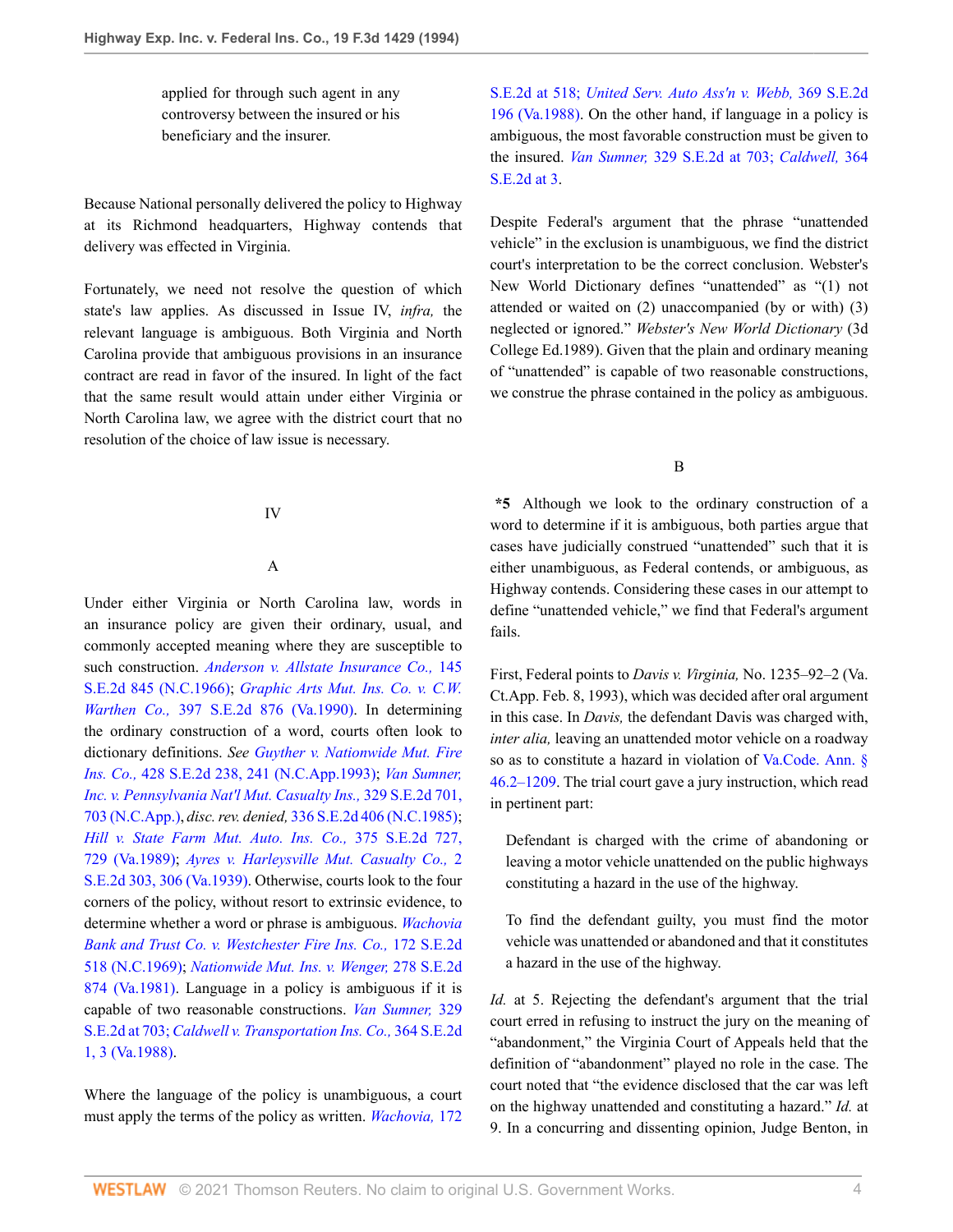the course of discussing whether the officer needed a warrant to arrest Davis, stated, "[o]nce Davis exited the automobile and departed, he left the automobile unattended. The offense was then complete." *Id.* at 13.<sup>[7](#page-6-6)</sup>

<span id="page-4-0"></span>Arguing that *Davis* stands for the proposition that "unattended" does not mean "abandoned," Federal contends that *Davis* bolsters its argument that "unattended" is unambiguous. We find no merit in this argument. First, Highway does not contend simply that "unattended" means "abandoned." Rather, Highway asserts that "unattended" may also mean "neglected." Second, courts are loathe to resort to interpretations for other purposes, such as motor vehicle statutes, when construing insurance policies. *See, e.g., [Durham City Bd. of Educ. v. National Union Fire Ins.](http://www.westlaw.com/Link/Document/FullText?findType=Y&serNum=1993060700&pubNum=711&originatingDoc=I87cdcacc970211d993e6d35cc61aab4a&refType=RP&fi=co_pp_sp_711_456&originationContext=document&vr=3.0&rs=cblt1.0&transitionType=DocumentItem&contextData=(sc.DocLink)#co_pp_sp_711_456) Co.,* [426 S.E.2d 451, 456 \(N.C.App.\)](http://www.westlaw.com/Link/Document/FullText?findType=Y&serNum=1993060700&pubNum=711&originatingDoc=I87cdcacc970211d993e6d35cc61aab4a&refType=RP&fi=co_pp_sp_711_456&originationContext=document&vr=3.0&rs=cblt1.0&transitionType=DocumentItem&contextData=(sc.DocLink)#co_pp_sp_711_456), *disc. rev. denied,* [431](http://www.westlaw.com/Link/Document/FullText?findType=Y&serNum=1993130121&pubNum=711&originatingDoc=I87cdcacc970211d993e6d35cc61aab4a&refType=RP&originationContext=document&vr=3.0&rs=cblt1.0&transitionType=DocumentItem&contextData=(sc.DocLink)) [S.E.2d 22 \(N.C.1993\)](http://www.westlaw.com/Link/Document/FullText?findType=Y&serNum=1993130121&pubNum=711&originatingDoc=I87cdcacc970211d993e6d35cc61aab4a&refType=RP&originationContext=document&vr=3.0&rs=cblt1.0&transitionType=DocumentItem&contextData=(sc.DocLink)) (holding interpretation for purposes of omnibus clause in automobile liability policy not applicable when interpreting exclusionary clause in different factual setting); *[American Reliance Ins. Co. v. Mitchell,](http://www.westlaw.com/Link/Document/FullText?findType=Y&serNum=1989161259&pubNum=711&originatingDoc=I87cdcacc970211d993e6d35cc61aab4a&refType=RP&fi=co_pp_sp_711_586&originationContext=document&vr=3.0&rs=cblt1.0&transitionType=DocumentItem&contextData=(sc.DocLink)#co_pp_sp_711_586)* 385 S.E.2d [583, 586 \(Va.1989\)](http://www.westlaw.com/Link/Document/FullText?findType=Y&serNum=1989161259&pubNum=711&originatingDoc=I87cdcacc970211d993e6d35cc61aab4a&refType=RP&fi=co_pp_sp_711_586&originationContext=document&vr=3.0&rs=cblt1.0&transitionType=DocumentItem&contextData=(sc.DocLink)#co_pp_sp_711_586) (holding term "employee" ambiguous in insurance policy despite accepted definition of "employee" under workers compensation laws). *See also [Mayflower Ins.](http://www.westlaw.com/Link/Document/FullText?findType=Y&serNum=1962125337&pubNum=661&originatingDoc=I87cdcacc970211d993e6d35cc61aab4a&refType=RP&fi=co_pp_sp_661_574&originationContext=document&vr=3.0&rs=cblt1.0&transitionType=DocumentItem&contextData=(sc.DocLink)#co_pp_sp_661_574) Exch. v. Kosteriva,* [367 P.2d 572, 574 \(Idaho 1961\)](http://www.westlaw.com/Link/Document/FullText?findType=Y&serNum=1962125337&pubNum=661&originatingDoc=I87cdcacc970211d993e6d35cc61aab4a&refType=RP&fi=co_pp_sp_661_574&originationContext=document&vr=3.0&rs=cblt1.0&transitionType=DocumentItem&contextData=(sc.DocLink)#co_pp_sp_661_574) (holding term "operated" in insurance policy was ambiguous despite definition in motor vehicle statute). [8](#page-6-7)

**\*6** In reaching the conclusion that the phrase "unattended vehicle" is ambiguous, we note that other policies issued by Federal used qualifying language to explain when a vehicle was deemed to be unattended under the policy. For example, in another policy covering cargo losses issued by Federal, the exclusion stated, in pertinent part:

> This policy does not cover loss or damage to the insured property while left unattended in or on any vehicle and/or trailer unless such vehicle and/ or trailer are parked in a fully enclosed fenced-in area with suitable locks or in a locked garage.

(J.A. 97).

Accordingly, we find that if Federal meant to exclude coverage unless a Highway employee actually was present <span id="page-4-2"></span>with the cargo, Federal should have expressly written this into the policy.  $9$ 

V

Under both Virginia and North Carolina law, all exclusions in an insurance policy must be clearly and unambiguously articulated by the insurer to be effective. *See Hill,* [375](http://www.westlaw.com/Link/Document/FullText?findType=Y&serNum=1989011341&pubNum=711&originatingDoc=I87cdcacc970211d993e6d35cc61aab4a&refType=RP&fi=co_pp_sp_711_727&originationContext=document&vr=3.0&rs=cblt1.0&transitionType=DocumentItem&contextData=(sc.DocLink)#co_pp_sp_711_727) [S.E.2d at 727;](http://www.westlaw.com/Link/Document/FullText?findType=Y&serNum=1989011341&pubNum=711&originatingDoc=I87cdcacc970211d993e6d35cc61aab4a&refType=RP&fi=co_pp_sp_711_727&originationContext=document&vr=3.0&rs=cblt1.0&transitionType=DocumentItem&contextData=(sc.DocLink)#co_pp_sp_711_727) *[Lincoln Nat'l Life Ins. Co. v. Commonwealth](http://www.westlaw.com/Link/Document/FullText?findType=Y&serNum=1985112558&pubNum=711&originatingDoc=I87cdcacc970211d993e6d35cc61aab4a&refType=RP&originationContext=document&vr=3.0&rs=cblt1.0&transitionType=DocumentItem&contextData=(sc.DocLink)) [Corrugated Container Corp.,](http://www.westlaw.com/Link/Document/FullText?findType=Y&serNum=1985112558&pubNum=711&originatingDoc=I87cdcacc970211d993e6d35cc61aab4a&refType=RP&originationContext=document&vr=3.0&rs=cblt1.0&transitionType=DocumentItem&contextData=(sc.DocLink))* 327 S.E.2d 98 (Va.1985). Further, ambiguities are always interpreted strongly against the insurer and must be construed to effectuate coverage. *[Joseph P. Bornstein Ltd. v. National Union Fire Ins.,](http://www.westlaw.com/Link/Document/FullText?findType=Y&serNum=1987112471&pubNum=350&originatingDoc=I87cdcacc970211d993e6d35cc61aab4a&refType=RP&fi=co_pp_sp_350_245&originationContext=document&vr=3.0&rs=cblt1.0&transitionType=DocumentItem&contextData=(sc.DocLink)#co_pp_sp_350_245)* 828 [F.2d 242, 245 \(4th Cir.1987\);](http://www.westlaw.com/Link/Document/FullText?findType=Y&serNum=1987112471&pubNum=350&originatingDoc=I87cdcacc970211d993e6d35cc61aab4a&refType=RP&fi=co_pp_sp_350_245&originationContext=document&vr=3.0&rs=cblt1.0&transitionType=DocumentItem&contextData=(sc.DocLink)#co_pp_sp_350_245) *[Jefferson Pilot Fire v. Boothe,](http://www.westlaw.com/Link/Document/FullText?findType=Y&serNum=1981101182&pubNum=350&originatingDoc=I87cdcacc970211d993e6d35cc61aab4a&refType=RP&fi=co_pp_sp_350_675&originationContext=document&vr=3.0&rs=cblt1.0&transitionType=DocumentItem&contextData=(sc.DocLink)#co_pp_sp_350_675) Prichard and Dudley,* [638 F.2d 670, 675 \(4th Cir.1980\)](http://www.westlaw.com/Link/Document/FullText?findType=Y&serNum=1981101182&pubNum=350&originatingDoc=I87cdcacc970211d993e6d35cc61aab4a&refType=RP&fi=co_pp_sp_350_675&originationContext=document&vr=3.0&rs=cblt1.0&transitionType=DocumentItem&contextData=(sc.DocLink)#co_pp_sp_350_675); *Van Sumner,* [329 S.E.2d at 703;](http://www.westlaw.com/Link/Document/FullText?findType=Y&serNum=1985126834&pubNum=711&originatingDoc=I87cdcacc970211d993e6d35cc61aab4a&refType=RP&fi=co_pp_sp_711_703&originationContext=document&vr=3.0&rs=cblt1.0&transitionType=DocumentItem&contextData=(sc.DocLink)#co_pp_sp_711_703) *Ayres,* [2 S.E.2d at 304–05;](http://www.westlaw.com/Link/Document/FullText?findType=Y&serNum=1939105322&pubNum=711&originatingDoc=I87cdcacc970211d993e6d35cc61aab4a&refType=RP&fi=co_pp_sp_711_304&originationContext=document&vr=3.0&rs=cblt1.0&transitionType=DocumentItem&contextData=(sc.DocLink)#co_pp_sp_711_304) *Wachovia,* [172 S.E.2d at 518.](http://www.westlaw.com/Link/Document/FullText?findType=Y&serNum=1970134464&pubNum=711&originatingDoc=I87cdcacc970211d993e6d35cc61aab4a&refType=RP&fi=co_pp_sp_711_518&originationContext=document&vr=3.0&rs=cblt1.0&transitionType=DocumentItem&contextData=(sc.DocLink)#co_pp_sp_711_518) This doctrine is sometimes referred to as *contra proferentum. [Phillips v. Lincoln Nat. Life](http://www.westlaw.com/Link/Document/FullText?findType=Y&serNum=1992183719&pubNum=350&originatingDoc=I87cdcacc970211d993e6d35cc61aab4a&refType=RP&fi=co_pp_sp_350_306&originationContext=document&vr=3.0&rs=cblt1.0&transitionType=DocumentItem&contextData=(sc.DocLink)#co_pp_sp_350_306) Ins. Co.,* [978 F.2d 302, 306 \(7th Cir.1992\)](http://www.westlaw.com/Link/Document/FullText?findType=Y&serNum=1992183719&pubNum=350&originatingDoc=I87cdcacc970211d993e6d35cc61aab4a&refType=RP&fi=co_pp_sp_350_306&originationContext=document&vr=3.0&rs=cblt1.0&transitionType=DocumentItem&contextData=(sc.DocLink)#co_pp_sp_350_306); *[St. Paul Mercury](http://www.westlaw.com/Link/Document/FullText?findType=Y&serNum=1987122547&pubNum=345&originatingDoc=I87cdcacc970211d993e6d35cc61aab4a&refType=RP&fi=co_pp_sp_345_633&originationContext=document&vr=3.0&rs=cblt1.0&transitionType=DocumentItem&contextData=(sc.DocLink)#co_pp_sp_345_633) Ins. Co. v. Duke Univ.,* [670 F.Supp. 630, 633 \(M.D.N.C.1987\),](http://www.westlaw.com/Link/Document/FullText?findType=Y&serNum=1987122547&pubNum=345&originatingDoc=I87cdcacc970211d993e6d35cc61aab4a&refType=RP&fi=co_pp_sp_345_633&originationContext=document&vr=3.0&rs=cblt1.0&transitionType=DocumentItem&contextData=(sc.DocLink)#co_pp_sp_345_633) *aff'd in part, rev'd in part on other grounds,* [849 F.2d 133 \(4th](http://www.westlaw.com/Link/Document/FullText?findType=Y&serNum=1988081635&pubNum=350&originatingDoc=I87cdcacc970211d993e6d35cc61aab4a&refType=RP&originationContext=document&vr=3.0&rs=cblt1.0&transitionType=DocumentItem&contextData=(sc.DocLink)) [Cir.1988\)](http://www.westlaw.com/Link/Document/FullText?findType=Y&serNum=1988081635&pubNum=350&originatingDoc=I87cdcacc970211d993e6d35cc61aab4a&refType=RP&originationContext=document&vr=3.0&rs=cblt1.0&transitionType=DocumentItem&contextData=(sc.DocLink)).

<span id="page-4-1"></span>Federal proffers several arguments militating against the district court's application of the *contra proferentum* doctrine. We consider each in turn.

A

<span id="page-4-3"></span>Federal argues that this doctrine should be a "tie-breaker." It contends that, when a term is ambiguous, extrinsic evidence of the parties' intent should be adduced to indicate the meaning of the term. Only when the meaning cannot be determined, Federal argues, should the doctrine which favors the insured come into play. We disagree. Although North Carolina and Virginia cases state that standard contract law governs the interpretation of insurance contracts, the cases applying the doctrine of *contra proferentum* do not require extrinsic evidence once an exclusion has been deemed ambiguous. *See Guyther,* [428 S.E.2d at 242;](http://www.westlaw.com/Link/Document/FullText?findType=Y&serNum=1993084824&pubNum=711&originatingDoc=I87cdcacc970211d993e6d35cc61aab4a&refType=RP&fi=co_pp_sp_711_242&originationContext=document&vr=3.0&rs=cblt1.0&transitionType=DocumentItem&contextData=(sc.DocLink)#co_pp_sp_711_242) *[Van Sumner,](http://www.westlaw.com/Link/Document/FullText?findType=Y&serNum=1985126834&pubNum=711&originatingDoc=I87cdcacc970211d993e6d35cc61aab4a&refType=RP&fi=co_pp_sp_711_703&originationContext=document&vr=3.0&rs=cblt1.0&transitionType=DocumentItem&contextData=(sc.DocLink)#co_pp_sp_711_703)* [329 S.E.2d at 703;](http://www.westlaw.com/Link/Document/FullText?findType=Y&serNum=1985126834&pubNum=711&originatingDoc=I87cdcacc970211d993e6d35cc61aab4a&refType=RP&fi=co_pp_sp_711_703&originationContext=document&vr=3.0&rs=cblt1.0&transitionType=DocumentItem&contextData=(sc.DocLink)#co_pp_sp_711_703) *Wachovia,* [172 S.E.2d at 525, 527;](http://www.westlaw.com/Link/Document/FullText?findType=Y&serNum=1970134464&pubNum=711&originatingDoc=I87cdcacc970211d993e6d35cc61aab4a&refType=RP&fi=co_pp_sp_711_525&originationContext=document&vr=3.0&rs=cblt1.0&transitionType=DocumentItem&contextData=(sc.DocLink)#co_pp_sp_711_525) *[Smith](http://www.westlaw.com/Link/Document/FullText?findType=Y&serNum=1991079804&pubNum=711&originatingDoc=I87cdcacc970211d993e6d35cc61aab4a&refType=RP&fi=co_pp_sp_711_697&originationContext=document&vr=3.0&rs=cblt1.0&transitionType=DocumentItem&contextData=(sc.DocLink)#co_pp_sp_711_697) v. Allstate Ins. Co.,* [403 S.E.2d 696, 697–98 \(Va.1991\)](http://www.westlaw.com/Link/Document/FullText?findType=Y&serNum=1991079804&pubNum=711&originatingDoc=I87cdcacc970211d993e6d35cc61aab4a&refType=RP&fi=co_pp_sp_711_697&originationContext=document&vr=3.0&rs=cblt1.0&transitionType=DocumentItem&contextData=(sc.DocLink)#co_pp_sp_711_697); *American Reliance,* [385 S.E.2d at 586;](http://www.westlaw.com/Link/Document/FullText?findType=Y&serNum=1989161259&pubNum=711&originatingDoc=I87cdcacc970211d993e6d35cc61aab4a&refType=RP&fi=co_pp_sp_711_586&originationContext=document&vr=3.0&rs=cblt1.0&transitionType=DocumentItem&contextData=(sc.DocLink)#co_pp_sp_711_586) *Hill,* [375 S.E.2d at](http://www.westlaw.com/Link/Document/FullText?findType=Y&serNum=1989011341&pubNum=711&originatingDoc=I87cdcacc970211d993e6d35cc61aab4a&refType=RP&fi=co_pp_sp_711_730&originationContext=document&vr=3.0&rs=cblt1.0&transitionType=DocumentItem&contextData=(sc.DocLink)#co_pp_sp_711_730) [730](http://www.westlaw.com/Link/Document/FullText?findType=Y&serNum=1989011341&pubNum=711&originatingDoc=I87cdcacc970211d993e6d35cc61aab4a&refType=RP&fi=co_pp_sp_711_730&originationContext=document&vr=3.0&rs=cblt1.0&transitionType=DocumentItem&contextData=(sc.DocLink)#co_pp_sp_711_730). [10](#page-6-9)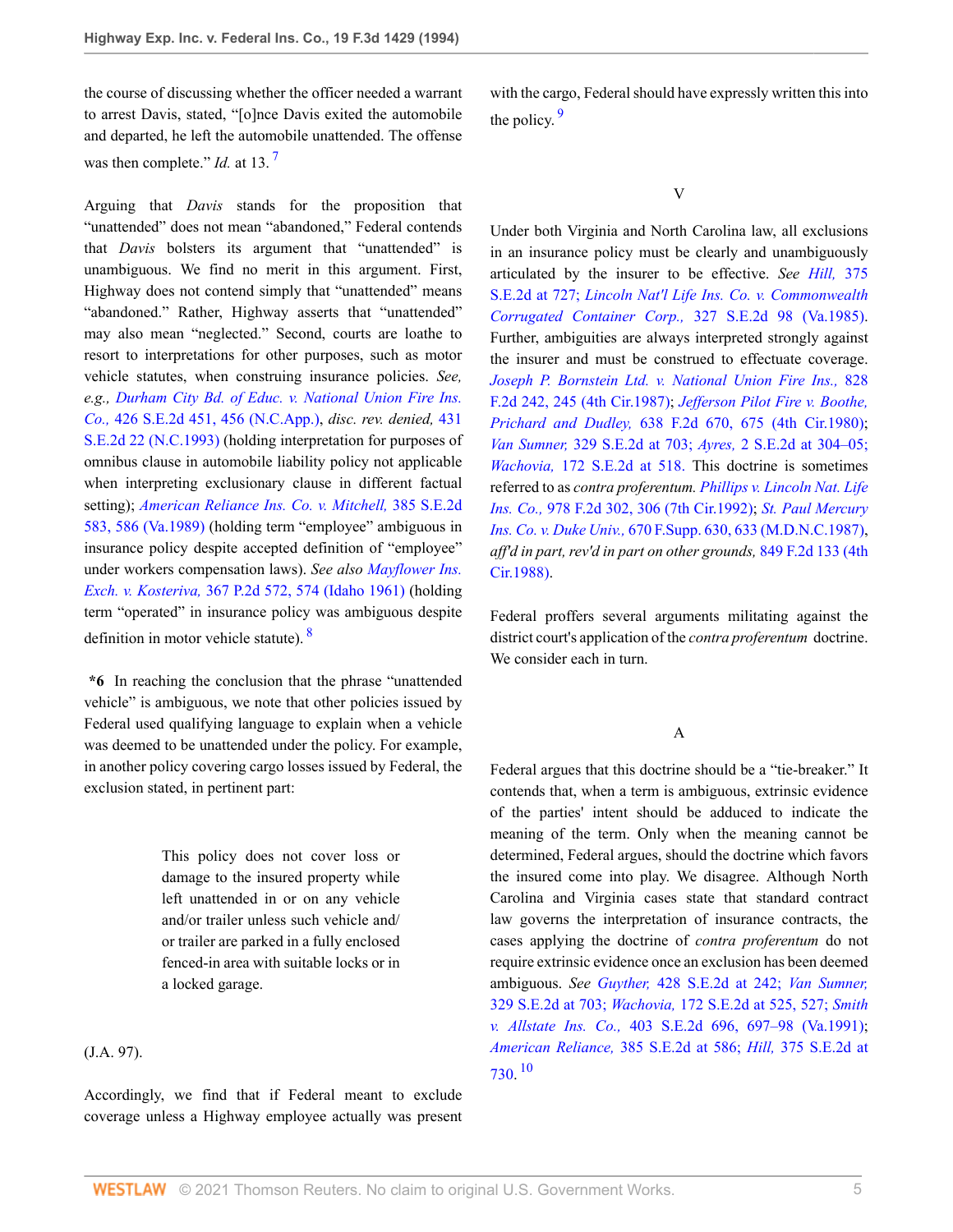B

Federal contends that, upon determining the phrase "unattended vehicle" was subject to two possible meanings, the district court should have submitted the case to a jury. We find Federal's argument to be without merit.

**\*7** As previously discussed, both Virginia and North Carolina case law require an ambiguous exclusion to be construed so as to effectuate coverage. For example, in *Caldwell v. Transportation Ins. Co.,* the Supreme Court of Virginia held that it need not resolve the factual determination of whether a well-drilling operation at issue was a sufficiently "similar operation" to mining or tunneling to come within the ambit of an exclusionary clause. The court also held that it need not consider rules of construction advanced by the insurer. These inquiries were not necessary because "the language of clause 2(c) is insufficiently precise to exclude coverage of the loss." [364 S.E.2d at 3.](http://www.westlaw.com/Link/Document/FullText?findType=Y&serNum=1988009985&pubNum=711&originatingDoc=I87cdcacc970211d993e6d35cc61aab4a&refType=RP&fi=co_pp_sp_711_3&originationContext=document&vr=3.0&rs=cblt1.0&transitionType=DocumentItem&contextData=(sc.DocLink)#co_pp_sp_711_3) The *Caldwell* court also stated, " 'It was incumbent upon the insurer to employ exclusionary language clear enough to avoid any such ambiguity, if it wished to exclude coverage.' " *Id.* (quoting *[St. Paul Ins. v. S.L. Nusbaum & Co.,](http://www.westlaw.com/Link/Document/FullText?findType=Y&serNum=1984129646&pubNum=711&originatingDoc=I87cdcacc970211d993e6d35cc61aab4a&refType=RP&fi=co_pp_sp_711_736&originationContext=document&vr=3.0&rs=cblt1.0&transitionType=DocumentItem&contextData=(sc.DocLink)#co_pp_sp_711_736)* 316 S.E.2d 734, 736 [\(Va.1984\)\)](http://www.westlaw.com/Link/Document/FullText?findType=Y&serNum=1984129646&pubNum=711&originatingDoc=I87cdcacc970211d993e6d35cc61aab4a&refType=RP&fi=co_pp_sp_711_736&originationContext=document&vr=3.0&rs=cblt1.0&transitionType=DocumentItem&contextData=(sc.DocLink)#co_pp_sp_711_736). *See also Smith,* [403 S.E.2d at 697–98](http://www.westlaw.com/Link/Document/FullText?findType=Y&serNum=1991079804&pubNum=711&originatingDoc=I87cdcacc970211d993e6d35cc61aab4a&refType=RP&fi=co_pp_sp_711_697&originationContext=document&vr=3.0&rs=cblt1.0&transitionType=DocumentItem&contextData=(sc.DocLink)#co_pp_sp_711_697) (declaring that, because exclusionary language was imprecise, "[i]t is not incumbent upon us to resolve the parties' dispute as to the effect of subparagraph (c)"). *See also [Van Sumner,](http://www.westlaw.com/Link/Document/FullText?findType=Y&serNum=1985126834&pubNum=711&originatingDoc=I87cdcacc970211d993e6d35cc61aab4a&refType=RP&fi=co_pp_sp_711_704&originationContext=document&vr=3.0&rs=cblt1.0&transitionType=DocumentItem&contextData=(sc.DocLink)#co_pp_sp_711_704)* 329 S.E.2d [at 704–05](http://www.westlaw.com/Link/Document/FullText?findType=Y&serNum=1985126834&pubNum=711&originatingDoc=I87cdcacc970211d993e6d35cc61aab4a&refType=RP&fi=co_pp_sp_711_704&originationContext=document&vr=3.0&rs=cblt1.0&transitionType=DocumentItem&contextData=(sc.DocLink)#co_pp_sp_711_704) (North Carolina Court of Appeals interpreted ambiguous provision in insurance contract in favor of insured on summary judgment.)

<span id="page-5-0"></span>Contrary to Federal's implication, cases applying Virginia and North Carolina law have construed ambiguous terms in an exclusion to effectuate coverage on summary judgment, with neither a jury trial nor a bench trial. *See Bornstein,* [828 F.2d at](http://www.westlaw.com/Link/Document/FullText?findType=Y&serNum=1987112471&pubNum=350&originatingDoc=I87cdcacc970211d993e6d35cc61aab4a&refType=RP&fi=co_pp_sp_350_244&originationContext=document&vr=3.0&rs=cblt1.0&transitionType=DocumentItem&contextData=(sc.DocLink)#co_pp_sp_350_244) [244–46 \(applying Virginia law\);](http://www.westlaw.com/Link/Document/FullText?findType=Y&serNum=1987112471&pubNum=350&originatingDoc=I87cdcacc970211d993e6d35cc61aab4a&refType=RP&fi=co_pp_sp_350_244&originationContext=document&vr=3.0&rs=cblt1.0&transitionType=DocumentItem&contextData=(sc.DocLink)#co_pp_sp_350_244) *[West American Ins. v. Tufco](http://www.westlaw.com/Link/Document/FullText?findType=Y&serNum=1991182030&pubNum=711&originatingDoc=I87cdcacc970211d993e6d35cc61aab4a&refType=RP&fi=co_pp_sp_711_697&originationContext=document&vr=3.0&rs=cblt1.0&transitionType=DocumentItem&contextData=(sc.DocLink)#co_pp_sp_711_697) Flooring,* [409 S.E.2d 692, 697 \(N.C.App.1991\)](http://www.westlaw.com/Link/Document/FullText?findType=Y&serNum=1991182030&pubNum=711&originatingDoc=I87cdcacc970211d993e6d35cc61aab4a&refType=RP&fi=co_pp_sp_711_697&originationContext=document&vr=3.0&rs=cblt1.0&transitionType=DocumentItem&contextData=(sc.DocLink)#co_pp_sp_711_697), *disc. rev. denied,* [420 S.E.2d 826 \(N.C.1992\)](http://www.westlaw.com/Link/Document/FullText?findType=Y&serNum=1992171899&pubNum=711&originatingDoc=I87cdcacc970211d993e6d35cc61aab4a&refType=RP&originationContext=document&vr=3.0&rs=cblt1.0&transitionType=DocumentItem&contextData=(sc.DocLink)); *Caldwell,* [364 S.E.2d at](http://www.westlaw.com/Link/Document/FullText?findType=Y&serNum=1988009985&pubNum=711&originatingDoc=I87cdcacc970211d993e6d35cc61aab4a&refType=RP&fi=co_pp_sp_711_3&originationContext=document&vr=3.0&rs=cblt1.0&transitionType=DocumentItem&contextData=(sc.DocLink)#co_pp_sp_711_3) [3](http://www.westlaw.com/Link/Document/FullText?findType=Y&serNum=1988009985&pubNum=711&originatingDoc=I87cdcacc970211d993e6d35cc61aab4a&refType=RP&fi=co_pp_sp_711_3&originationContext=document&vr=3.0&rs=cblt1.0&transitionType=DocumentItem&contextData=(sc.DocLink)#co_pp_sp_711_3). [11](#page-6-10)

In summary, we find that the district court properly granted summary judgment in favor of Highway. Accordingly, the judgment of the district court is affirmed.

#### *AFFIRMED*

#### [WILSON,](http://www.westlaw.com/Link/Document/FullText?findType=h&pubNum=176284&cite=0318298801&originatingDoc=I87cdcacc970211d993e6d35cc61aab4a&refType=RQ&originationContext=document&vr=3.0&rs=cblt1.0&transitionType=DocumentItem&contextData=(sc.DocLink)) District Judge, dissenting:

**\*7** I agree with the majority that we do not have to answer the choice of law question because Virginia's and North Carolina's rules for construing insurance policies are essentially the same. I also agree that "unattended vehicle" is susceptible to two meanings—one connotes the absence of an attendant, and the other a state of neglect. Moreover, I agree that the court is obligated to apply any plausible definition that is favorable to the insured. I disagree, however, with the majority's conclusion that the ambiguity in the exclusion translates into judgment for Highway as a matter of law.

Essentially, there are three steps to the process of determining the effect of an exclusion. First, the court must determine if there is an ambiguity; second, if there is an ambiguity, the court must determine whether a liberal, plausible reading *might* afford coverage; and third, if there is a liberal, plausible reading that might afford coverage, there must be a determination as to whether the facts support an application of the exclusion under that reading. In my view the majority ceased it's inquiry at the second step. In doing so, the majority simply concluded that the trial court was entitled to decide that Highway was not neglectful as a matter of law, although Highway left more than \$870,000 in cigarettes in a trailer, in a fenced lot, without an attendant over Labor Day weekend. I believe the majority is permitting the district court to decide a question that is quintessentially one for the jury. *See [Allgood v.](http://www.westlaw.com/Link/Document/FullText?findType=Y&serNum=1923103480&pubNum=710&originatingDoc=I87cdcacc970211d993e6d35cc61aab4a&refType=RP&originationContext=document&vr=3.0&rs=cblt1.0&transitionType=DocumentItem&contextData=(sc.DocLink)) Hartford Fire Ins. Co.,* [119 S.E. 561 \(N.C.1923\)](http://www.westlaw.com/Link/Document/FullText?findType=Y&serNum=1923103480&pubNum=710&originatingDoc=I87cdcacc970211d993e6d35cc61aab4a&refType=RP&originationContext=document&vr=3.0&rs=cblt1.0&transitionType=DocumentItem&contextData=(sc.DocLink)) (whether the insured used due diligence in securing an unattended vehicle was a question for the jury). I, therefore, respectfully dissent.

#### **All Citations**

19 F.3d 1429 (Table), 1994 WL 95956

#### VI